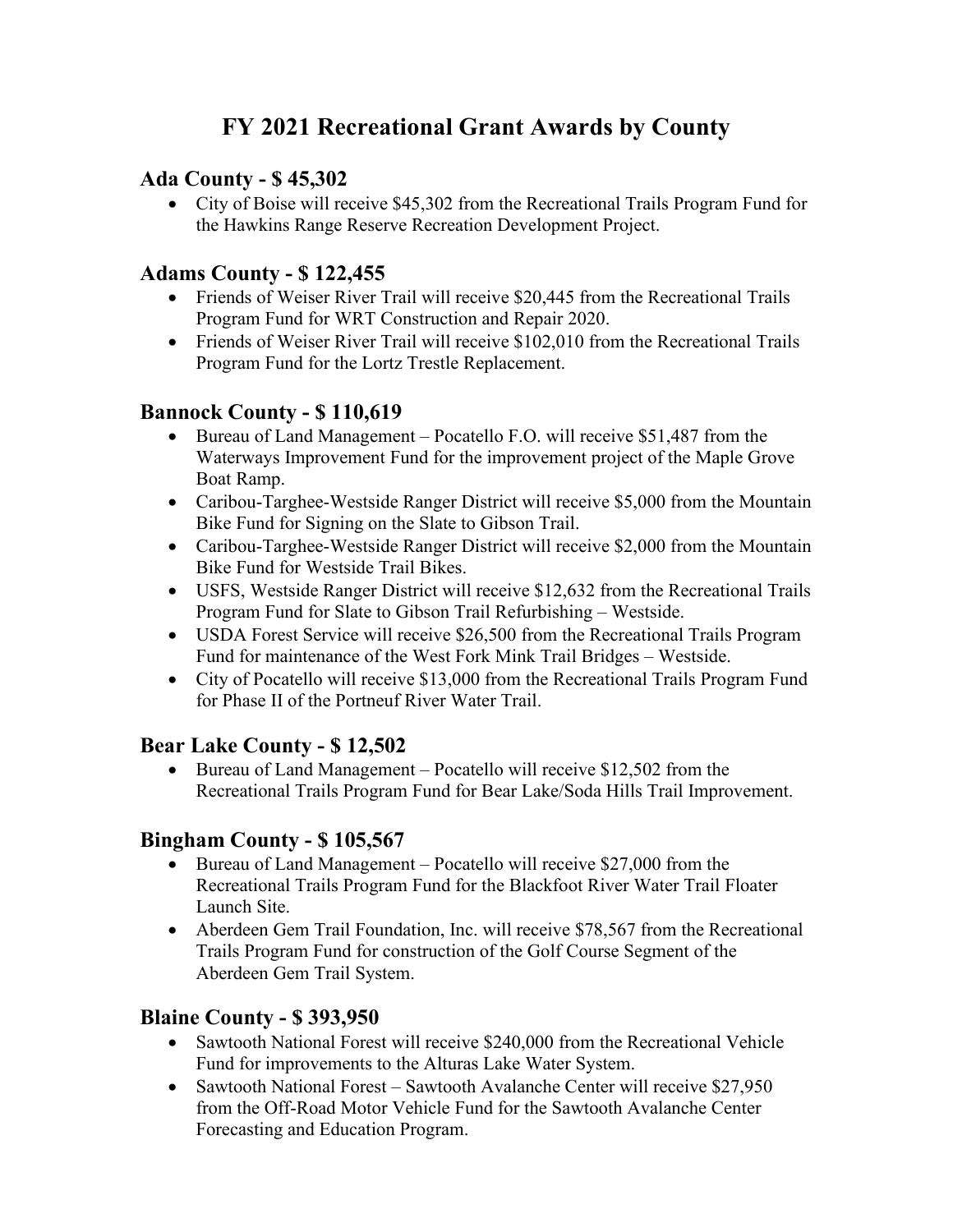- Sawtooth National Forest, Ketchum Ranger District will receive \$35,000 from the Off-Road Motor Vehicle Fund for maintenance of the Ketchum Ranger District Rooks Creek.
- Idaho Department of Parks and Recreation will receive \$35,000 from the Off-Road Motor Vehicle Fund for renovation of Rooks Creek Trail.
- USDA-FS, Ketchum Ranger District will receive \$56,000 from the Recreational Trails Program Fund for Ketchum Ranger District Trail Maintenance 2021.

### **Boise County - \$ 336,591**

- Boise National Forest, Idaho City Ranger District will receive \$222,036 from the Recreational Vehicle Fund for reconstruction of the Edna Creek Campground.
- Boise County will receive \$9,500 from the Off-Road Motor Vehicle Fund for replacement of a Haul Truck.
- Boise National Forest, Lowman Ranger District will receive \$20,849 from the Recreational Vehicle Fund for maintenance of the Mountain View Campground Vault Toilet.
- Boise National Forest, Idaho City Ranger District will receive \$11,000 from the Recreational Trails Program Fund for Idaho City Park 'n' Ski Trail Noxious Weeds Treatments.
- Garden Valley Recreation District will receive \$73,206 from the Recreational Trails Program Fund for Safety Improvements and Selected Surfacing Repairs to Garden Valley Trail.

# **Bonner County - \$ 1,230,865**

- Pend Oreille Pedalers, Inc. will receive \$15,000 from the Mountain Bike Fund for construction of the Uleda Point Trail.
- Bonner County will receive \$225,900 from the Recreational Vehicle Fund for Roadway Improvements to the Bonner County Fairgrounds RV Campground.
- Bonner County Parks and Waterways will receive \$37,000 from the Recreational Vehicle Fund for Beautification and Site Expansion of the Garfield Bay Campground.
- Idaho Department of Parks and Recreation will receive \$400,000 from the Recreational Vehicle Fund for Upgrading Campground Electrical and Water Valves.
- Bonner County will receive \$27,000 from the Waterways Improvement Fund for FLIR Devices for the Bonner County Marine Division.
- Bonner County will receive \$8,000 from the Waterways Improvement Fund for upgrade of the Priest Lake Navigational Aids.
- City of Sand Point will receive \$360,000 the Waterways Improvement Fund for renovation of the Sandpoint Memorial Field Boat Launch.
- Bonner County will receive \$20,000 from the Off-Road Motor Vehicle Fund for purchase of a Groomer Pilot Truck for East Bonner.
- Idaho Panhandle National Forest will receive \$63,990 from the Off-Road Motor Vehicle Fund for renovation of the Johnson Cabin.
- City of Sandpoint will receive \$43,975 from the Recreational Trails Program Fund for the renovation of the Memorial Field Non-Motorized Boat Launch.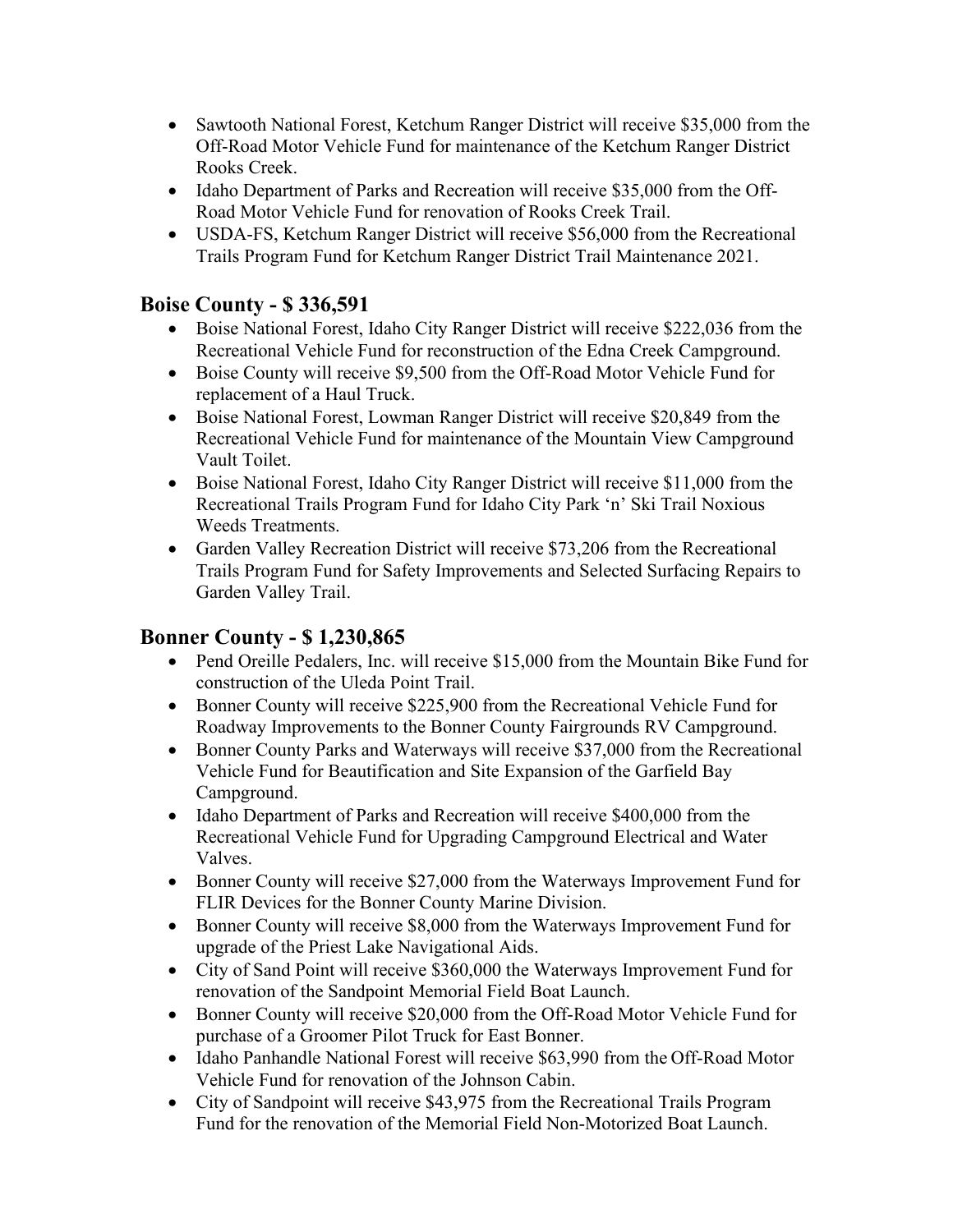• Kaniksu Land Trust will receive \$30,000 from the Recreational Trails Program Fund for the Pine Street Woods Trails.

### **Bonneville County - \$157,728**

- Bonneville County Parks and Recreation will receive \$23,438 from the Waterways Improvement Fund for Destination Docks at Ririe Reservoir.
- Bonneville County Parks and Recreation will receive \$23,145 from the Waterways Improvement Fund for replacing the Ramp at Blowout Boat Dock.
- Bonneville County Parks and Recreation will receive \$23,145 from the Waterways Improvement Fund for replacing the Ramp at Calamity Boat Dock.
- US Forest Service, Palisades Ranger District will receive \$63,000 from the Off-Road Motor Vehicle Fund for repair of the Bear Creek Trail.
- Caribou-Targhee National Forest, Palisades Ranger District will receive \$25,000 from the Recreational Trails Program Fund for Maintenance of the Palisades Light Trail.

### **Boundary County - \$ 131,375**

- Idaho Panhandle National Forests will receive \$56,575 from the Recreational Trails Program Fund for Construction of the Tungsten Mountain Trail.
- 9B Trails Boundary County Bike & Pedestrian Trail Committee, Inc. will receive \$74,800 from the Recreational Trails Program Fund for the Riverside Park Trail System.

#### **Camas County - \$ 70,000**

• Sawtooth National Forest, Fairfield Ranger District will receive \$70,000 from the Recreational Trails Program Fund for 2020 Fairfield OHV Trail Improvements.

#### **Canyon County - \$ 444,125**

• Canyon County Parks, Cultural & Natural Resources will receive \$444,125 from the Recreational Vehicle Fund for improvement to the Celebration Park East End RV.

#### **Caribou County - \$ 28,000**

- USFS Soda Springs Ranger District will receive \$20,000 from the Recreational Trails Program Fund for Trail Work on the Upper Blackfoot River.
- USFS Soda Springs Ranger District will receive \$8,000 from the Recreational Trails Program Fund for maintenance of the Eagle Creek Trail.

#### **Cassia County - \$ 95,695**

- Bureau of Land Management will receive \$4,280 from the Cutthroat Plate Fund for maintenance of the Milner Recreation Area Kayak Launch.
- USDA-FS Minidoka Ranger District will receive \$91,415 from the Recreational Vehicle Fund for the Thompson Flat Campground RV Enhancement Project.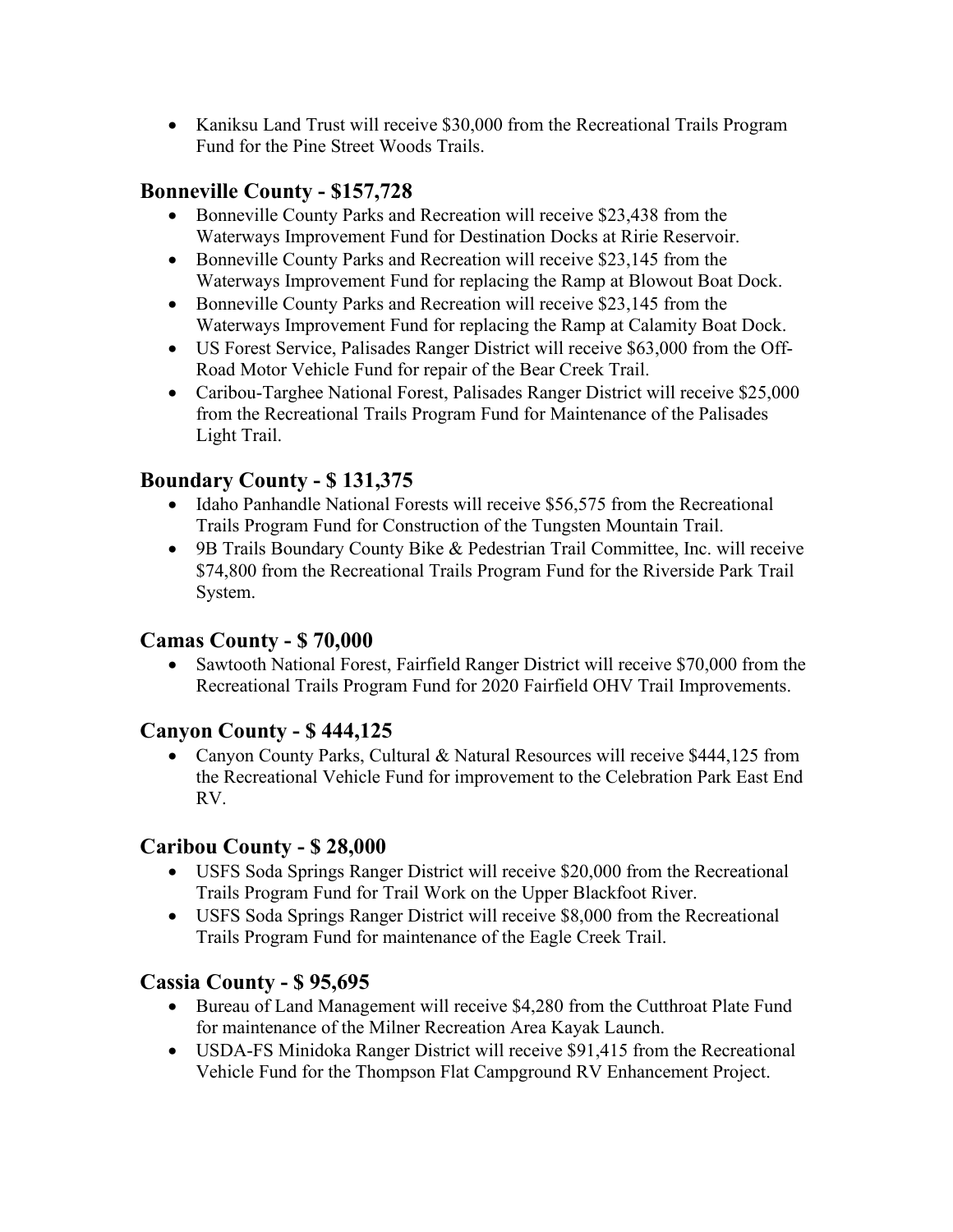### **Clark County - \$ 63,800**

- Caribou-Targhee National Forest, Dubois Ranger District will receive \$11,000 from the Recreational Vehicle Fund for maintenance of the fence at Steel Creek Campground.
- Caribou-Targhee National Forest, Dubois Ranger District will receive \$43,800 from the Recreational Vehicle Fund for maintenance of the fence at Stoddard Creek Campground.
- $\bullet$
- Caribou-Targhee National Forest, Dubois Ranger District will receive \$9,000 from the Off-Road Motor Vehicle Fund for OHV Cattleguards.

# **Clearwater County - \$ 359,763**

- US Army Corps of Engineers will receive \$12,263 from the Waterways Improvement Fund for maintenance of the Dworshak Project destination docks.
- Clearwater County will receive \$27,500 from the Recreational Trails Program Fund for Clearing ORMV Trails.
- Idaho Department of Parks and Recreation will receive \$320,000 from the Recreational Vehicle Fund to Replace Freeman Creek Water Lines.

# **Custer County - \$ 891,380**

- City of Challis will receive \$17,380 from the Mountain Bike Fund for Trail Construction in the Foothills West of Challis.
- Sawtooth National Forest will receive \$822,900 from the Recreational Vehicle Fund for access improvements (Phase 1) to the Stanley Ranger Station Dump Station.
- Sawtooth National Recreation Area will receive \$21,000 from the Off-Road Motor Vehicle Fund for Puncheon and Heavy Maintenance of the 2021 ORMV Grand Prize Boardwalk.
- Sawtooth National Forest, Sawtooth National Recreation Area will receive \$30,100 from the Recreational Trails Program Fund for Livingston Mill Boardwalk/Puncheon Replacements and Heavy Maintenance.

# **Elmore County - \$ 594,500**

- Sawtooth National Forest, Fairfield Ranger District will receive \$187,500 from the Recreational Vehicle Fund for improvements to the Willow Creek Campground and Transfer Camp.
- Idaho Department of Parks and Recreation will receive \$360,000 from the Recreational Vehicle Fund for Electrical Upgrades to the Three Island Trailside Campground.
- City of Glenns Fery will receive \$47,000 from the Recreational Trails Program Fund for the Glenns Ferry Heritage Pathway Project.

# **Fremont County - \$ 254,054**

• Fremont County Parks and Recreation will receive \$12,354 from the Cutthroat Plate Fund for Non Motorized Access to the Frome Park Extension.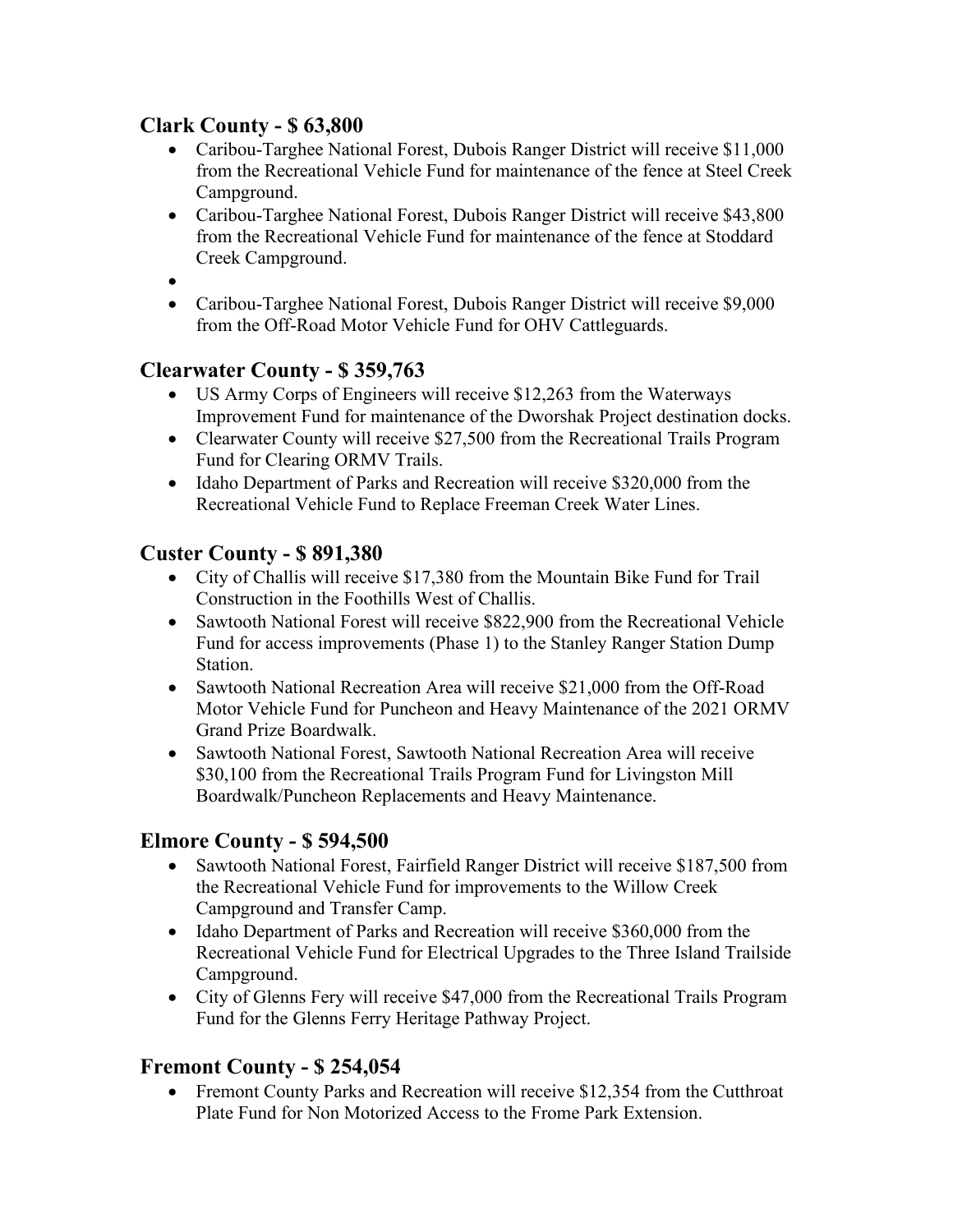- USDA Forest Service Caribou-Targhee National Forest will receive \$24,000 from the Recreational Vehicle Fund for improvements to the Flatrock Campground.
- Caribou-Targhee National Forest will receive \$24,200 from the Recreational Vehicle Fund for sign improvements to the Ashton/Island Park RD Campground.
- Caribou-Targhee National Forest will receive \$46,750 from the Recreational Vehicle Fund for replacement of the Big Springs Warming Hut Vault Toilet.
- Caribou-Targhee National Forest will receive \$34,750 from the Recreational Vehicle Fund for replacement of the Warm River CG Vault Toilet.
- Idaho Department of Parks and Recreation will receive \$112,000 from the Recreational Vehicle Fund for Asphalt Repairs Phase 2 at Henry Lake Old Loop.

### **Gooding County - \$ 2,620,389**

- Hagerman Bike and Walk Corporation will receive \$20,389 from the Recreational Trails Program Fund for maintenance of the HVP Valley Rd to Hagerman City Park.
- Idaho Department of Parks and Recreation will receive \$2,600,000 from the Recreational Vehicle Fund for Construction of a Campground at Thousand Springs State Park Bilingsley Creek.

#### **Idaho County - \$ 810,402**

- Idaho County will receive \$55,570 from the Road and Bridge Fund for Chip Seal of the Pittsburg Landing Lower Parking Lot.
- Idaho County will receive \$170,000 from the Waterways Improvement Fund for Chip Seal of the Pittsburg Landing Lower Parking Lot.
- City of Riggins will receive \$282,661 from the Waterways Improvement Fund for renovation of the Riggins Park Boat Ramp.
- Nez Perce-Clearwater National Forest will receive \$115,000 from the Road and Bridge Fund for Improvements to the Lolo Motorway Recreational Access Phase II.
- Nez Perce-Clearwater National Forests will receive \$72,000 from the Recreational Trails Program Fund for Forestwide Heavy Brushing and Backlog Maintenance.
- Nez Perce-Clearwater National Forests will receive \$15,171 from the Recreational Trails Program Fund for Lolo Pass Accessible Board Walk Trail Repair – Phase I.

#### **Jerome County - \$ 42,000**

• Jerome County will receive \$42,000 from the Off-Road Motor Vehicle Fund for improvements to the Snake River Canyons Park – 2020 Parking Area.

# **Kootenai County - \$ 216,742**

- Kootenai County Sheriff's Office will receive \$36,561 from the Waterways Improvement Fund for replacement of the Marine Truck.
- City of Coeur d'Alene Parks Department will receive 124,007 from the Waterways Improvement Fund for replacement of the Coeur d'Alene 3<sup>rd</sup> Street Boat Launch.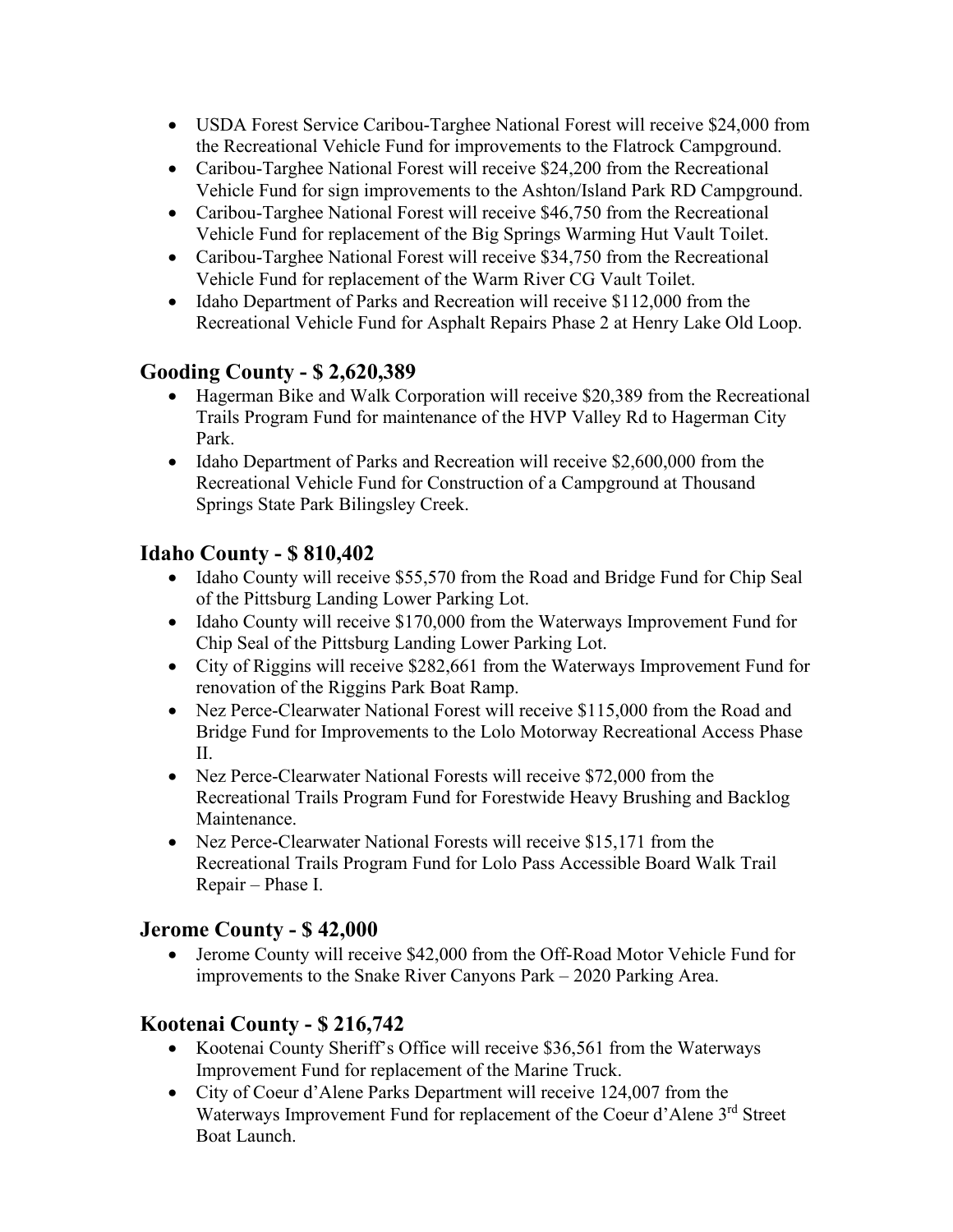- City of Post Falls will receive \$38,374 from the Recreational Trails Program Fund for Rehabilitation of the Centennial Trail Bridges.
- Bureau of Land Management, Coeur d'Alene Field Office will receive \$17,800 from the Recreational Trails Program Fund for WFCA (West Side) Trail Development and Improvements.

### **Latah County - \$ 280,500**

- Nez Perce-Clearwater National Forest will receive \$28,500 from the Recreational Vehicle Fund for Laird Park Campground Water System Pump House.
- Idaho Department of Parks and Recreation will receive \$252,000 from the Recreational Trails Program Fund for Idaho Snowmobile Program Groomer Replacement.

### **Lemhi County - \$ 187,476**

- Lemhi County will receive \$38,232 from the Off-Road Motor Vehicle Fund for maintenance of the Middle Fork Little Timber Creek Trail.
- Lemhi County will receive \$60,589 from the Recreational Trails Program Fund for Joint BLM and USFS trail projects.
- Lemhi County will receive \$45,076 from the Recreational Trails Program Fund for Hughes Creek/Axe Park trail maintenance.
- Lemhi County will receive \$43,579 from the Recreational Trails Program Fund for Mukluk/Deep Creek Ridge trail maintenance.

#### **Lewis County - \$ 52,315**

• City of Kamiah will receive \$52,315 from the Waterways Improvement Fund for improvement of the Kamiah Clearwater River Boat Ramp.

#### **Lincoln County - \$ 95,000**

• Lincoln County will receive \$95,000 from the Recreational Trails Fund for the Neher Park Preserve Project.

# **Minidoka County - \$ 116,500**

- Minidoka County will receive \$8,500 from the Cutthroat Plate Fund for maintenance of the Emerald Lake Bathrooms.
- Idaho Department of Parks and Recreation will receive \$108,000 from the Waterways Improvement Fund for repair of the Lake Walcott Boat Ramp Restroom.

# **Owyhee County - \$ 683,053**

• Owyhee County will receive \$683,053 from the Recreational Vehicle Fund for the Construction of the Fair Grounds RV Park.

# **Shoshone County - \$ 1,409,596**

• Idaho Panhandle National Forest will receive \$44,000 from the Off-Road Motor Vehicle Fund for repairs to Larch Mountain Northern Stateline Trails.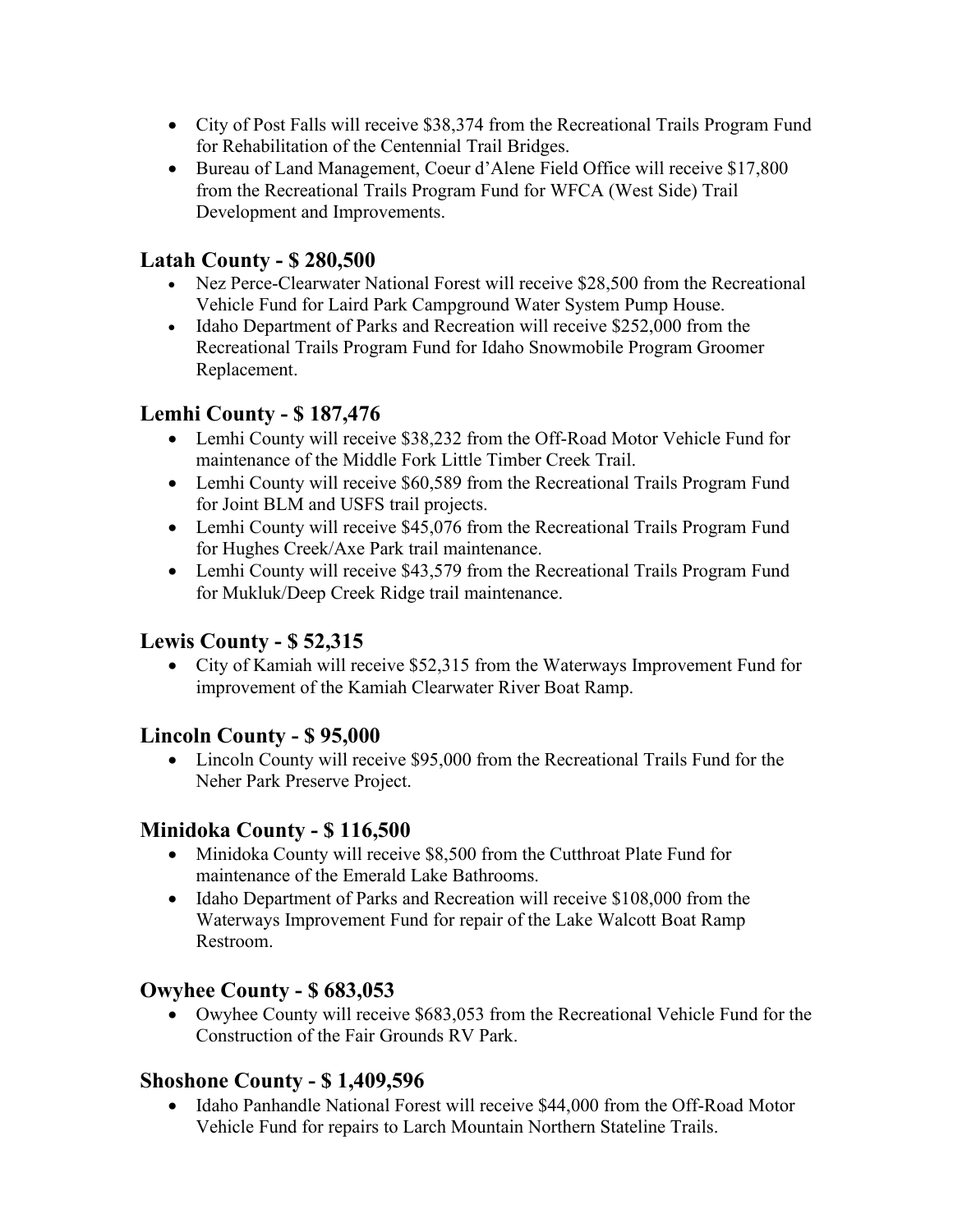- Idaho Panhandle National Forest will receive \$67,590 from the Off-Road Motor Vehicle Fund for maintenance to the Nelson-Fly-Simmons Motorcycle Trails.
- Idaho Panhandle National Forest will receive \$1,131,706 from the Recreational Vehicle Fund for Renovation of the Kit Price Campground.
- Bureau of Land Management will receive \$30,000 from the Recreational Vehicle Fund for Removal of the Huckleberry Hazard Tree and Water Line Repair.
- Idaho Panhandle National Forest will receive \$27,500 from the Recreational Trail Program Fund for maintenance of the Clearwater-Larkins Trails.
- Idaho Panhandle National Forests will receive \$48,600 from the Recreational Trails Program Fund for the CDA River RD High-clearance Jeep Trails Repair.
- Idaho Panhandle National Forests will receive \$48,600 from the Recreational Trails Program Fund for CDA River RD OHV Trails Repair and Installation.
- Idaho Panhandle National Forests will receive \$11,600 from the Recreational Trails Program Fund for St. Joe RD Trail Maintenance.

# **Teton County – \$ 116,575**

- Teton Valley Trails and Pathways will receive \$72,710 from the Recreational Trails Program Fund for Pathway Phase 3.
- Caribou-Targhee National Forest, Teton Basin Ranger District will receive \$21,000 from the Recreational Trails Program Fund for Mahogany Trail Bridge Improvement.
- Mountain Bike the Tetons will receive \$22,865 from the Recreational Trails Program Fund for replacement of the Southern Valley Vault Toilet.

# **Valley County – \$ 1,039,055**

- Southwest Idaho Resource Conservation and Development Council will receive \$620,000 from the Recreational Vehicle Fund for improvements to Horsethief Reservoir – Bear Knob and Timber Bay Campground.
- Payette National Forest will receive \$39,897 from the Off-Road Motor Vehicle Fund for replacement of the McCall RD Trail Bridge.
- Idaho Department of Parks and Recreation will receive \$264,000 from the Waterways Improvement Fund for replacing the Boat Ramp and Docks at Ponderosa Pennisula.
- Idaho Department of Parks and Recreation will receive \$108,000 from the Waterways Improvement Fund for Repair of the Boat Ramp Restroom at Lake Walcott.
- Selway Bitterroot Frank Church Foundation will receive \$19,425 from the Recreational Trails Program Fund for SBFC Idaho State Centennial Trail Lookout Mountain Ridge Trail Restoration.
- City of Cascade will receive \$60,000 from the Recreational Trails Program Fund for Strand Path Improvements.
- Valley County will receive \$35,733 from the Recreational Trails Program Fund for a Snowmobile Trail Grooming Drag.